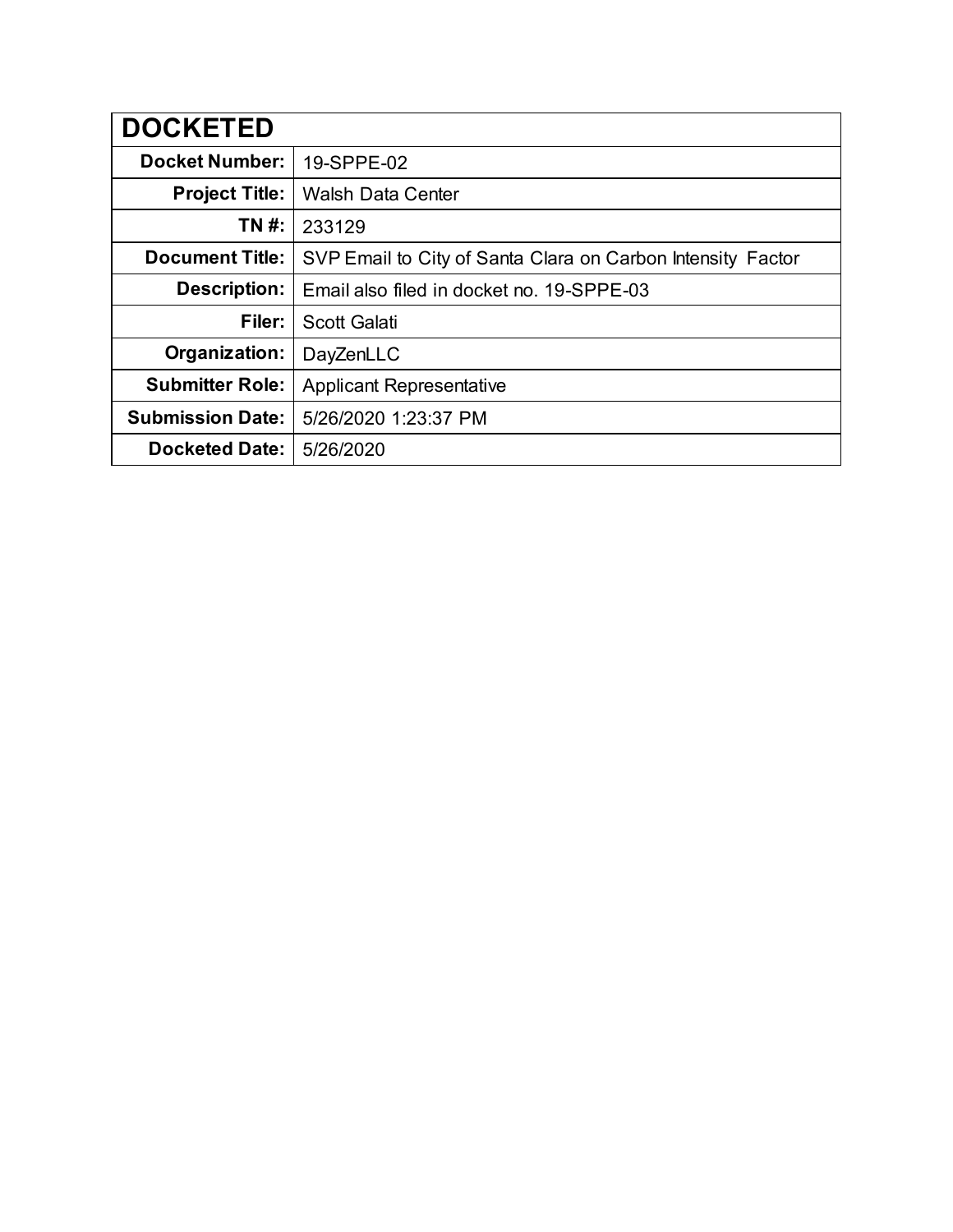| <b>DOCKETED</b>         |                                                             |  |  |  |  |  |  |
|-------------------------|-------------------------------------------------------------|--|--|--|--|--|--|
| <b>Docket Number:</b>   | 19-SPPE-03                                                  |  |  |  |  |  |  |
| <b>Project Title:</b>   | Sequoia Data Center                                         |  |  |  |  |  |  |
| TN #:                   | 233088                                                      |  |  |  |  |  |  |
| <b>Document Title:</b>  | SVP Email to City of Santa Clara on Carbon Intensity Factor |  |  |  |  |  |  |
| <b>Description:</b>     | N/A                                                         |  |  |  |  |  |  |
| Filer:                  | <b>Scott Galati</b>                                         |  |  |  |  |  |  |
| Organization:           | DayZenLLC                                                   |  |  |  |  |  |  |
| <b>Submitter Role:</b>  | <b>Applicant Representative</b>                             |  |  |  |  |  |  |
| <b>Submission Date:</b> | 5/22/2020 1:11:12 PM                                        |  |  |  |  |  |  |
| <b>Docketed Date:</b>   | 5/22/2020                                                   |  |  |  |  |  |  |